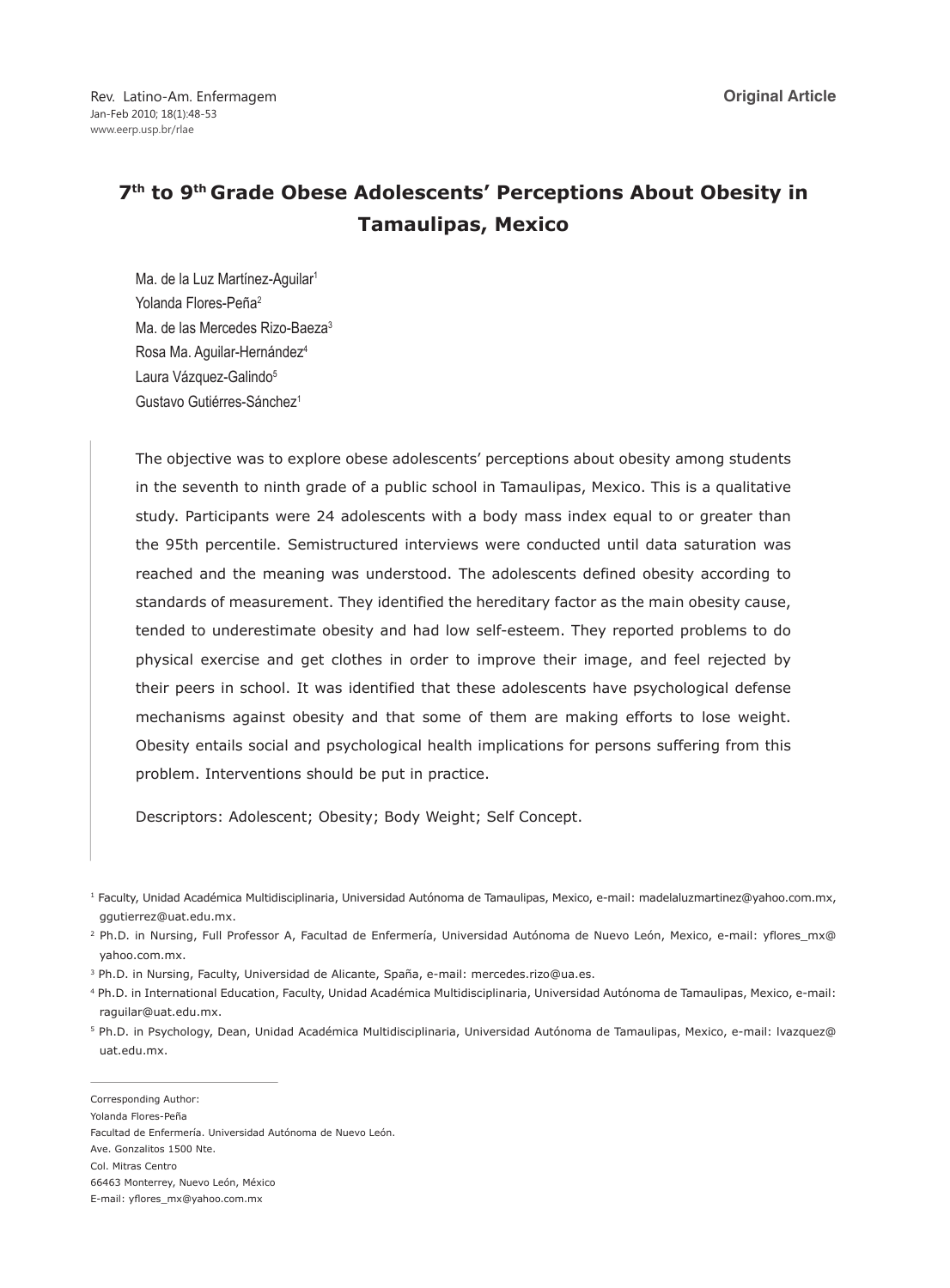# **Percepções da obesidade de adolescentes obesos, estudantes do 7º ao 9º grau residentes em Tamaulipas, México**

O objetivo foi explorar as percepções da obesidade de adolescentes obesos, estudantes do 7º ao 9º grau de uma instituição pública de Tamaulipas, México. É estudo qualitativo, do qual participaram 24 adolescentes que tinham índice de massa corporal superior ao percentil 95. Realizou-se entrevista semiestruturada até a saturação dos dados e comprensão do significado. Os adolescentes definiram obesidade de acordo com um padrão de medição, identificaram como causa principal o fator hereditário, com tendência para subestimar a obesidade e a ter baixa autoestima, apresentan problemas quando realizam atividade física e para conseguirem roupas para melhorar a própria imagen, são rejeitados pelos seus pares ou iguais, na escola. Identificou-se, também, que possuem mecanismos psicológicos de defesa ante a obesidade e alguns deles estão realizando ações para diminuir o peso. A obesidade tem implicações na saúde, no aspecto psicológico e social de quem a padece, recomenda-se, aqui, implementar intervenções.

Descritores: Adolescente; Obesidade; Peso Corporal; Auto-imagem.

# **Percepciones de la obesidad de adolescentes obesos estudiantes del 7º al 9º grado residentes en Tamaulipas, México**

El objetivo de esta investigación fue explorar las percepciones de la obesidad de adolescentes obesos estudiantes del 7º al 9º grado de una institución pública en Tamaulipas, México. Se trata de un estudio cualitativo en el cual participaron 24 adolescentes que tenían un índice de masa corporal superior al percentil 95. Se realizaron entrevistas semiestructuradas hasta obtener la saturación de los datos y la comprensión del significado. Los adolescentes definieron la obesidad de acuerdo a los estándares de medición, identificaron como causa principal el factor hereditario, tendieron a subestimar la obesidad y presentaron baja autoestima, relataron problemas cuando realizan actividad física y para conseguir ropa que pudiese mejorar su imagen, y se sienten rechazados por sus pares o iguales en la escuela. Se identificó que cuentan con mecanismos psicológicos de defensa ante la obesidad y algunos de ellos están realizando acciones para disminuir el peso. La obesidad tiene implicaciones en la salud, también en los aspectos psicológico y social de quienes la padecen. Se recomienda implementar intervenciones.

Descriptores: Adolescente; Obesidad; Peso Corporal; Autoimagem.

## **Introduction**

www.eerp.usp.br/rlae

Obesity is a chronic illness characterized by excessive fat storage in the organism; its prevalence levels have risen to the extent that, since 1998, the World Health Organization has considered it a global epidemic, which affects both developed and developing countries. This disease is present in the adult and the child population(1-2).

Nowadays, 15% of children and adolescents are overweight. In Mexico, according to data from the 2006 National Health and Nutrition Survey, one in every three male or female adolescents suffer from overweight or obesity; this represents about 5,757,400 adolescents in the country. Moreover, obesity is associated with risk factors like heart attack and other chronic diseases, such as hyperlipidemia, hyperinsulinemia and hypertension<sup>(3-4)</sup>.

Adolescence is a critical period in life, characterized by important physical and psychological changes. During this accelerated growth period, body changes can influence the perception of weight, which is a determinant of eating habits and actions to maintain weight among adolescents.

Weight perception refers to the perception of one's body figure as an important dimension of the body image, which plays an important role in related conducts. Some studies<sup>(3-6)</sup> have reported on the negative psychological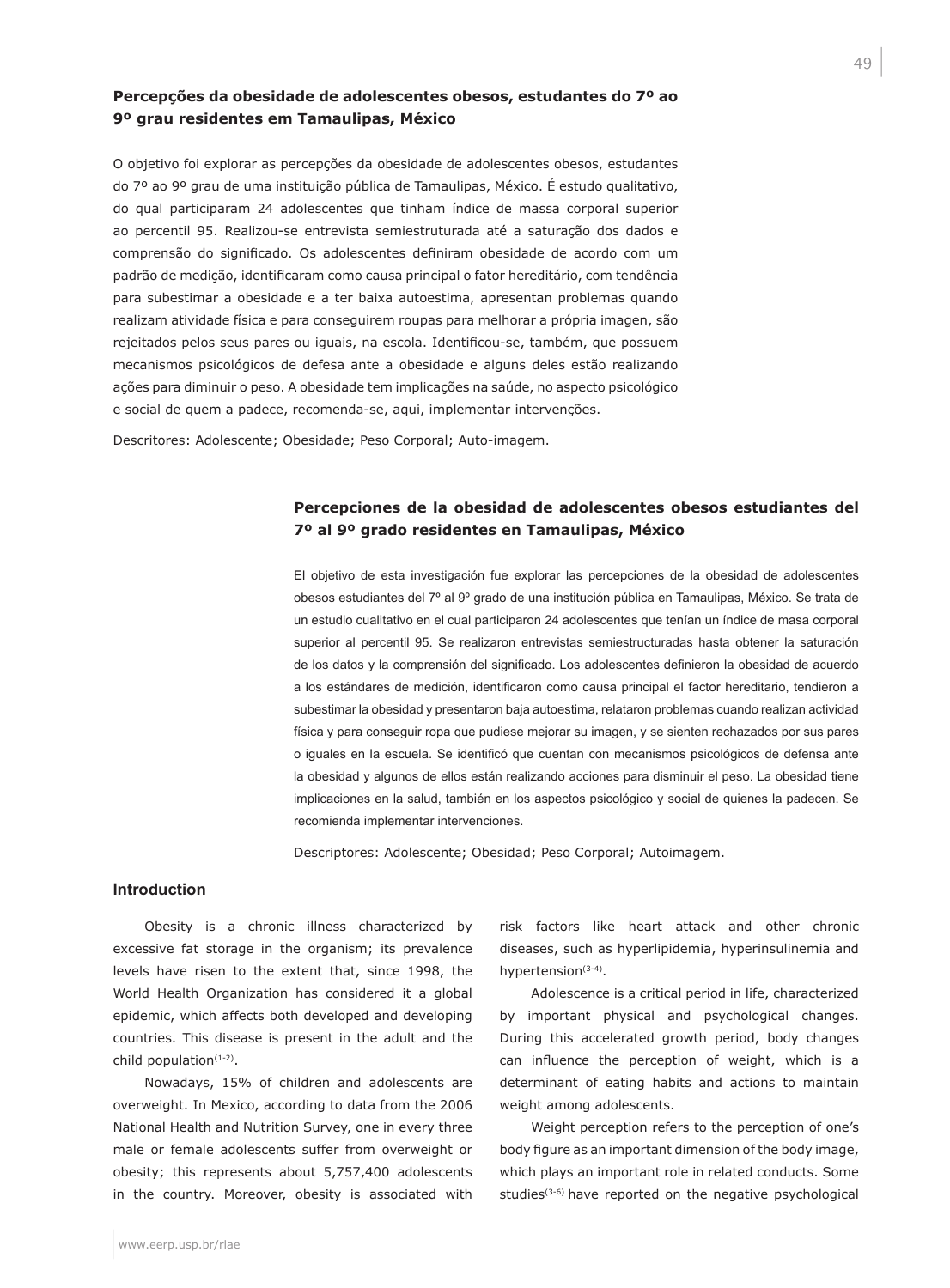effects of a poor body image and a distorted weight perception, such as low self-esteem, anxiety and depression. Subjects who perceive themselves as obese feel isolated or discriminated against in social situations<sup>(5)</sup>.

Some studies relate a negative body image perception or dissatisfaction with weight with poor psychological functioning, including problems in the family, at school or with teachers. A study carried out in Finland identified that obese adolescents are ridiculed, rejected and frequently considered clumsy by their peers. These manifestations of social rejection tend to have a stronger emotional impact on girls than on boys. Moreover, only 54% of the adolescents were satisfied with their weight and, among those dissatisfied, 84.9% considered themselves as obese $(6)$ .

Another research found that obese adolescents tend to have a poor body self-image and express feelings of inferiority, rejection and low self-esteem $(7)$ . A study was carried out about the general public's perception of childhood obesity, with 1,047 participants living in the United States, who perceived childhood obesity as a severe problem, indicated bad-quality food (77%), fast food (65%) and watching television more than two hours per day  $(57%)^{(8)}$  as the main factors contributing to obesity.

But how do people suffering from obesity perceive this situation? And, in case of adolescents, how do they live with this situation? To answer these questions, this research aimed to explore perceptions about obesity among obese adolescents in the 7th to 9th grade of a public school in Tamaulipas, Mexico, applying qualitative research methods, which permit exploring multifaceted complex questions.

#### **Methods**

The qualitative method was considered appropriate for the present research as it permitted knowledge about obesity perceptions in a group of obese adolescents. Study participants were 24 adolescents in the 7th to 9th grade of a public school and living in Matamoros, a city in Tamaulipas, Mexico.

Participants were identified through an earlier study in which weight and height were measured; the criterion for obesity was a body mass index equal to or greater than the 95<sup>th</sup> percentile<sup>(9)</sup>.

The data collection technique was a semistructured interview that took approximately 30 minutes, applied until data saturation and until the meaning was understood. Before holding the interviews, participants

were informed about the research objectives and both adolescents and their parents signed the informed consent form.

The interviews were audiorecorded. The goal was to discover how the adolescents perceived their body weight and obesity, allowing subjects to freely express their opinions; the interviews were held at the educational establishment, in an environment of confidence and cordiality, so that students could freely express their opinions.

Data were collected between March and June 2008. The thematic analysis technique was used for data analysis. The notion of theme is related with an assertion about a given subject; the method intends to discover the cores of meaning in communication, whose presence or frequency means something for the intended goal. In qualitative terms, the presence of certain themes indicates the reference values and behavior models that are present $(10)$ .

Six themes were identified: 1) Definition of obesity and etiology, 2) Perception and feelings produced by obesity, 3) Limitations imposed by obesity, 4) Rejection by peers, 5) Psychological defense mechanisms against obesity and 6) Management.

This research was carried out in accordance with the Ethical precepts proposed in the Regulations of the *Ley General de Salud en Materia de Investigación para la Salud de México* (General Mexican Health Law for Health Research) and received authorization from the Research Ethics Committee at the Multidisciplinary Academic Unit Matamoros of *Universidad Autónoma de Tamaulipas*.

## **Results**

Participants were 24 male and female obese adolescents (BMI ≥95 percentile) between 11 and 15 years old, 14 girls and 10 boys.

#### **Definition of obesity and etiology**

The adolescents mention that they have obesity based on their body weight.

*My weight is not average.* E6

*I am not according to my weight.* E13

*I am more obese these days, I weighed myself and I weight more than 80 kilos and that shocked me.* E15

A trend was observed to underestimate the situation, however.

*I weighed myself on Saturday and I was only two kilos too heavy.* E8

*I am slightly overweight.* E12

50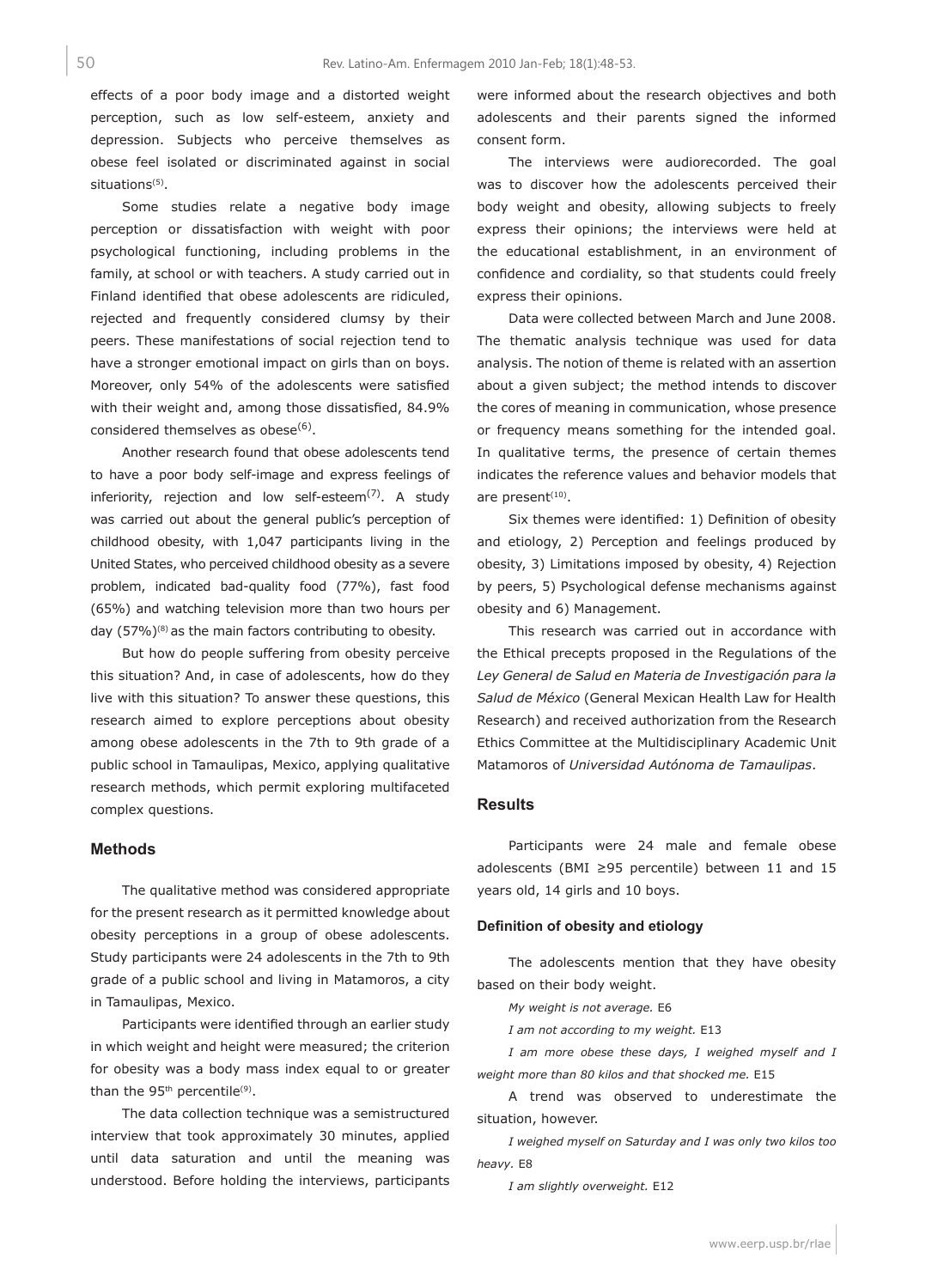The dominant belief is that body size and growth standard are fixed or predestined and can be attributed to hereditary factors. They even mentioned that health professionals commented on this*.*

*It's normal that I'm fat, my family is fat.* E16

*I have been to doctors, but they tell me that, because my family is like that, the same happens to me, I'm happy.* E21

Other participants indicated food habits as a possible cause of obesity; but the predominant belief continues being the hereditary factor.

*You don't know if it is because you don't eat right, or because your family is fat.* E16

And only one of the participants attributed the origin of obesity to emotional problems:

*I got problems with my nerves and I started to eat.* E22

#### **Perception and feelings produced by obesity**

A trend was observed to underestimate the obesity problem.

*I weighted myself on Saturday and I was only two kilos too heavy.* E8

*I am slightly overweight.* E12

It was identified, however, that adolescents perceive a distorted body image and feelings of inferiority.

*A person can be fat and look in the mirror and say, I am really ugly. Who is going to want me? People with obesity get into a very ugly depression, I've seen it, I've got friends who got it.* E10

*I would like to be slimmer, not so chubby.* E13

Some adolescents even indicated they got used to living with obesity*.*

*I feel fine, good, I've already got accustomed to see myself fat.* E16

Other participants appointed they were aware that obesity is harming them, but mentioned that they were unable to manage and lose weight.

*I feel bad, I feel I am very fat, I feel bad, I feel that, if I say I`m going to lose weight, I won't manage, it would be good for me to change… a change in me would be good, do…, a change in me would be positive, I'm harming myself.* E20

It is noteworthy, however, that when mentioning how they feel about themselves, there is a trend towards bias (neither good nor bad).

*I don't feel bad, I don't feel good.* E5

They also contradict themselves, that is, they affirm that they are feeling good or bad in their discourse and then, in their next statement, contradict themselves. They use negative adjectives about themselves, as a way of defining their person by reducing themselves, in most cases, to their characteristic of obese. *I feel good...sometimes*  *I think it's bad the way I am...it's not normal...they say that I'm fat and ugly...there are many things you can't do.* E16

#### **Limitations imposed by obesity**

The participants commented that obesity causes problems for them to practice physical activity.

*Because, I don't feel like, very deteriorated, I can do everything, I run, I play, I jump; but sometimes when I run a lot I get agitated easily, my physical condition is not good because of my obesity.* E10

*There are many things I can't do because you run and you see that you get agitated very quickly.* E17

*When I run I get agitated, if I lost more weight I could do more, I would want to walk and run much more.* E18

As physical appearance and body image are important aspects for adolescents, the participants appointed difficulties to find their clothes in their size or that make them see themselves positively. They even indicated that this situation makes them feel depressed.

*If there are clothes the way I like, I fight for them.* E21

*Clothes do not fit well with my weight, some item does look well, but others don't, most of the times clothes do not fit well with my weight.* E23

*Sometimes I get depressed because I can't find what I want, like clothes, they don't fit me with this type of body, it bothers me because, as I'm fat, I can't find clothes very easily like any other person.* E24

#### **Rejection by peers**

One of the situations participants mentioned most frequently was feeling rejected by their peers. They mentioned they felt physically good, but not emotionally, as they are ridiculed by their colleagues or feel marginalized. Some even indicated the desire to lose weight as a mechanism to be accepted and gain respect from their peers*.*

*My colleagues treat obese people badly, insult them. Hey! Get lost! You don't have anything to do with us, if I lost weight I'd feel better. E8*

*Many say that I am fat and ugly.* E16

*I feel good, but sometimes they tell you that I'm fat and quiet, that way I feel bad, I don't feel bad in my organism, not physically.* E19

*Many colleagues make fun of me and I don't feel good, the relation with my peers is really bad sometimes, because they make fun of me and make me feel less than them, make me feel bad, because they are making fun of me, I want to make an effort to lose weight so that I feel better and my colleagues respect me more.* E24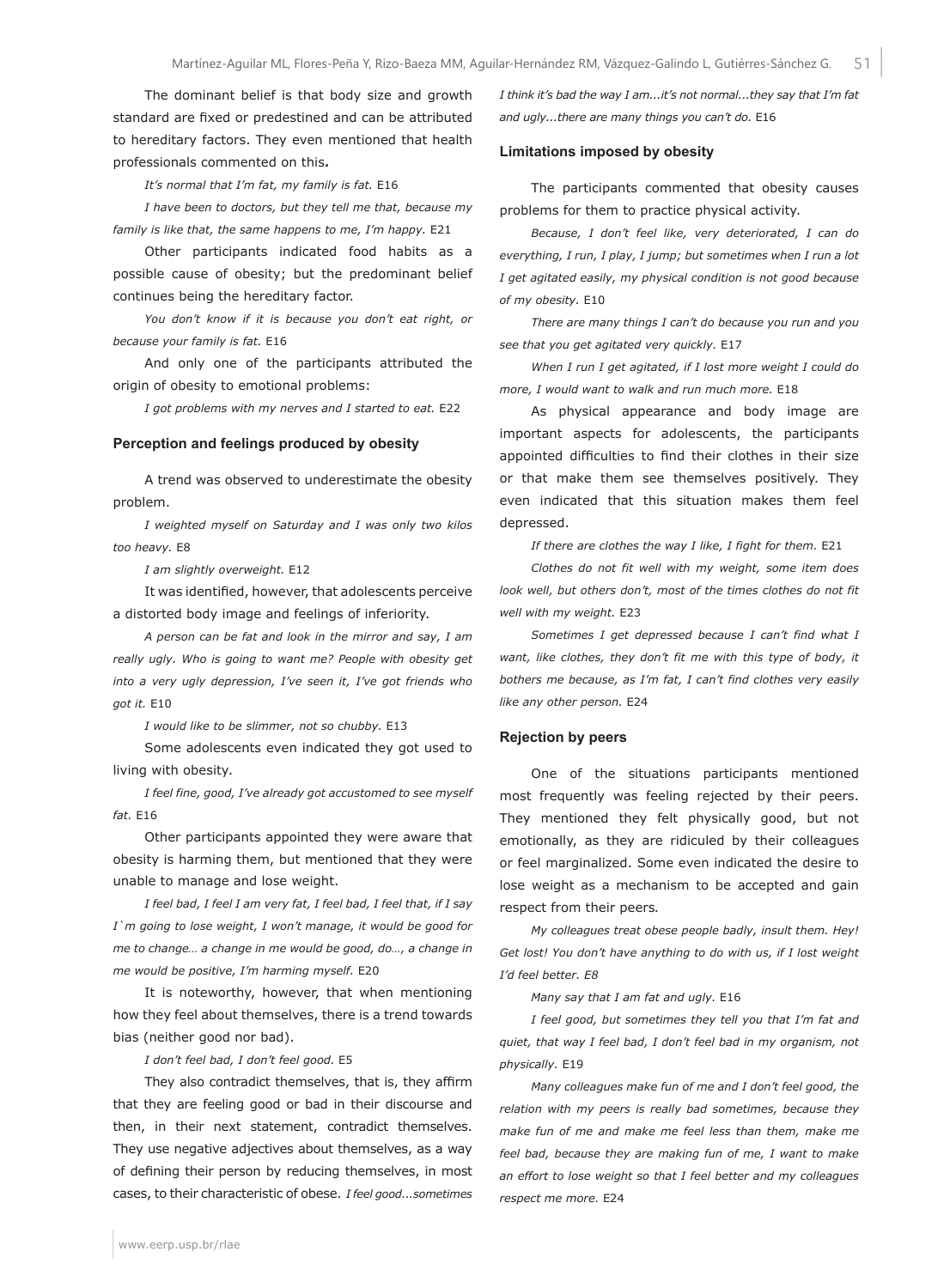## **Psychological defense mechanisms against obesity**

The analysis of the sense and in-depth meaning of the interviewed adolescents' discourse evidenced the force and number of psychological defense mechanisms present to bear the emotional burden implied in the experience of being obese, mechanisms which in turn paradoxically constitute an obstacle to accept that one has a problem and consequently, to take action to solve it, which was evidenced when the interviewees referred to the future, using conditional verb tenses.

*If I lost weight I would feel better.* E8

*If I changed my food I would lose weight and if I lost weight I could do more things, I would want to walk and run, a change would do me good, bringing about a change in me would be positive.* E20

This alludes to what is expected as correct but they are not or do not have this.

*I should be slimmer to feel a lot better.* E11

*I should not feel good because I'm overweight.* E12

Only two of the interviewees gave answers with a connotation of proactive acceptance.

*I should lose weight, yes, I need to.* E14

*I need to lose weight… I want to make an effort to lose weight.* E24

#### **Management**

Only two of the 24 interviewees mentioned expressions of acceptance and of solid actions in course to solve the problem.

*I feel bad, I am more obese these days, I weighed myself and I weigh more than 80 kilos and I got shocked, I am trying to eat healthy things.* E15

Another adolescent mentioned actions to improve her physical appearance, but did not address health aspects.

*I already go jogging, I would like to look good always, and my trousers looking good, wearing my clothes well, but with my weight, some item does look well, but others don't, most of the times clothes do not fit well with my weight.* E23

### **Discussion**

Findings in this research permitted exploring how obese adolescents living in Matamoros, Tamaulipas perceive their weight and obesity. Participants defined obesity based on weight levels, commenting that they weigh more than they should, a perception that differs from adolescents whose mothers do not accept the classifications provided by health staff, using growth parameters as arguments and mentioning physical activity limitations as signs that their children are getting overweight<sup>(11)</sup>.

Participants identified family heredity as the main cause of obesity, which had even been indicated by the health team. This finding is in accordance with other studies about mothers' perception of their children's obesity, expressing the dominant belief that their children's body size and the growth standard are fixed or predestined by hereditary factors and, hence, that they cannot be changed $(11-12)$ .

In this research, a trend was identified to minimize obesity, through expressions like the use of diminutives, considering obesity as of little importance, in line with the results of a study that involved 2,032 adolescents in the 9th to 12th grade, which identified that more than 20% of participants with overweight or risk of overweight perceived themselves as low-weight $(13)$ .

The above coincides with the findings of a study carried out to explore willingness to change food patterns and physical activity among children of parents with type 2 diabetes mellitus. Seventeen percent of participants presented overweight and 68% obesity. Moreover, it was identified that a considerable percentage of participants was not trying to decrease fat consumption in their diet, and that a considerable part made no intent on or would not try to practice some kind of exercise in the next six months<sup>(14)</sup>, which can be associated with the fact that children of parents with type 2 diabetes do not perceive their risk of developing this disease or do not perceive that they are obese.

Body weight perception is a determinant of nutritional habits and weight management among adolescents. Adolescents with overweight who do not perceive this situation present greater difficulties to take part in weight control practices, such as diet and exercise. It has been identified, however, that perception is the best predictor of current weight and adolescents' integration into diet or weight control practices $(15)$ .

In relation to the feelings generated by obesity, the adolescents used negative adjectives about themselves to define their person and their condition of obesity. This negative self-concept is related with poor self-esteem<sup>(6)</sup>. A study carried out in China, involving 6,863 adolescents, identified a relation between the perception of obesity on the one hand and stress and depression in men and women and hostility in men. Besides, perception of overweight was related with low academic performance in women $(16)$ .

With respect to the limitations imposed by obesity, adolescents mentioned that they got agitated when they